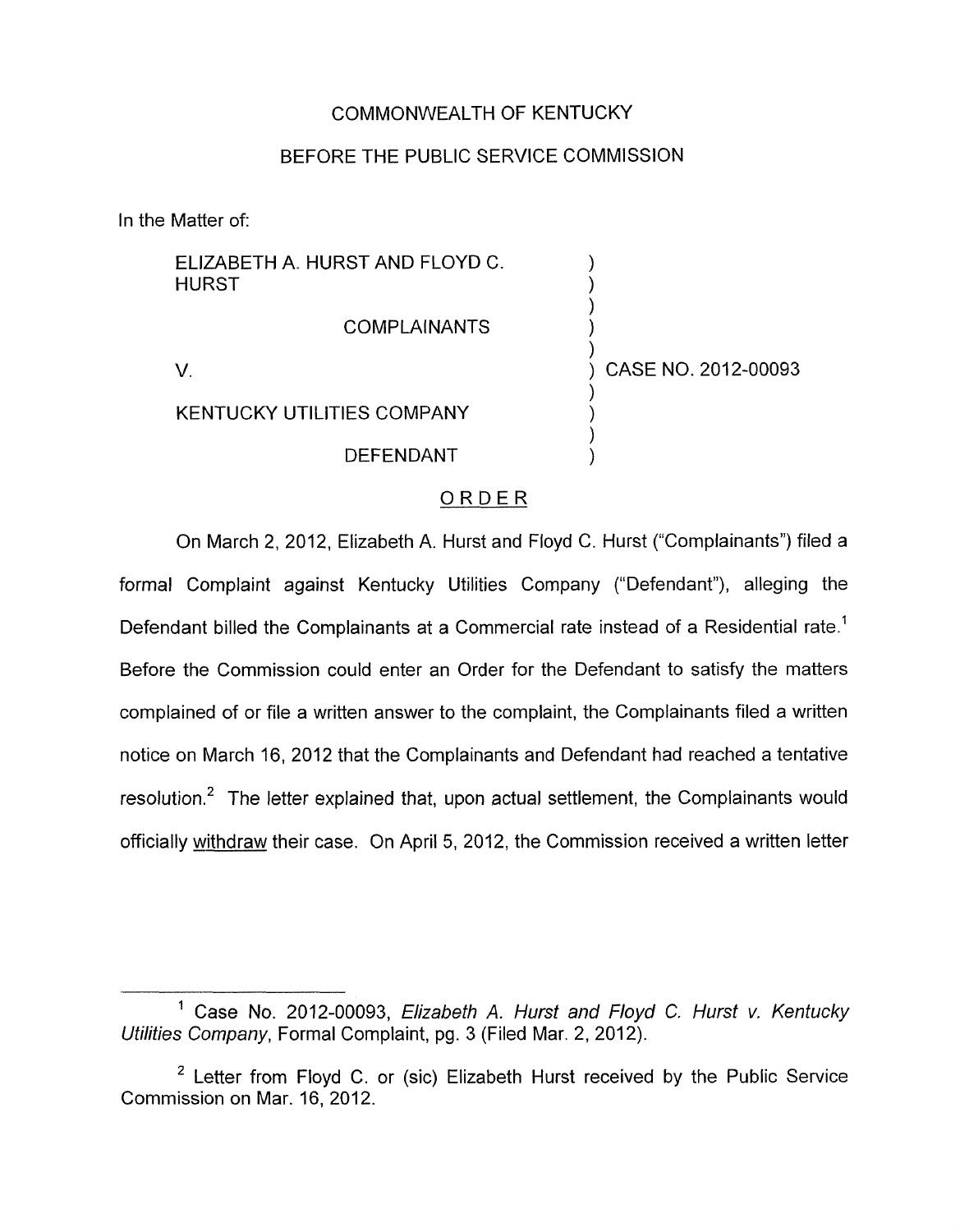from Complainants formally requesting that the complaint be withdrawn and the case  $\frac{1}{2}$ closed<sup>3</sup>

IT IS THEREFORE ORDERED that this case is closed and shall be removed from the Commission's docket.

By the Commission



ATTEST:

Cassy W. German Jose

Case No. 2012-00093

Letter from Floyd C. and Elizabeth Hurst received by the Public Service Commission on April 5, 2012.